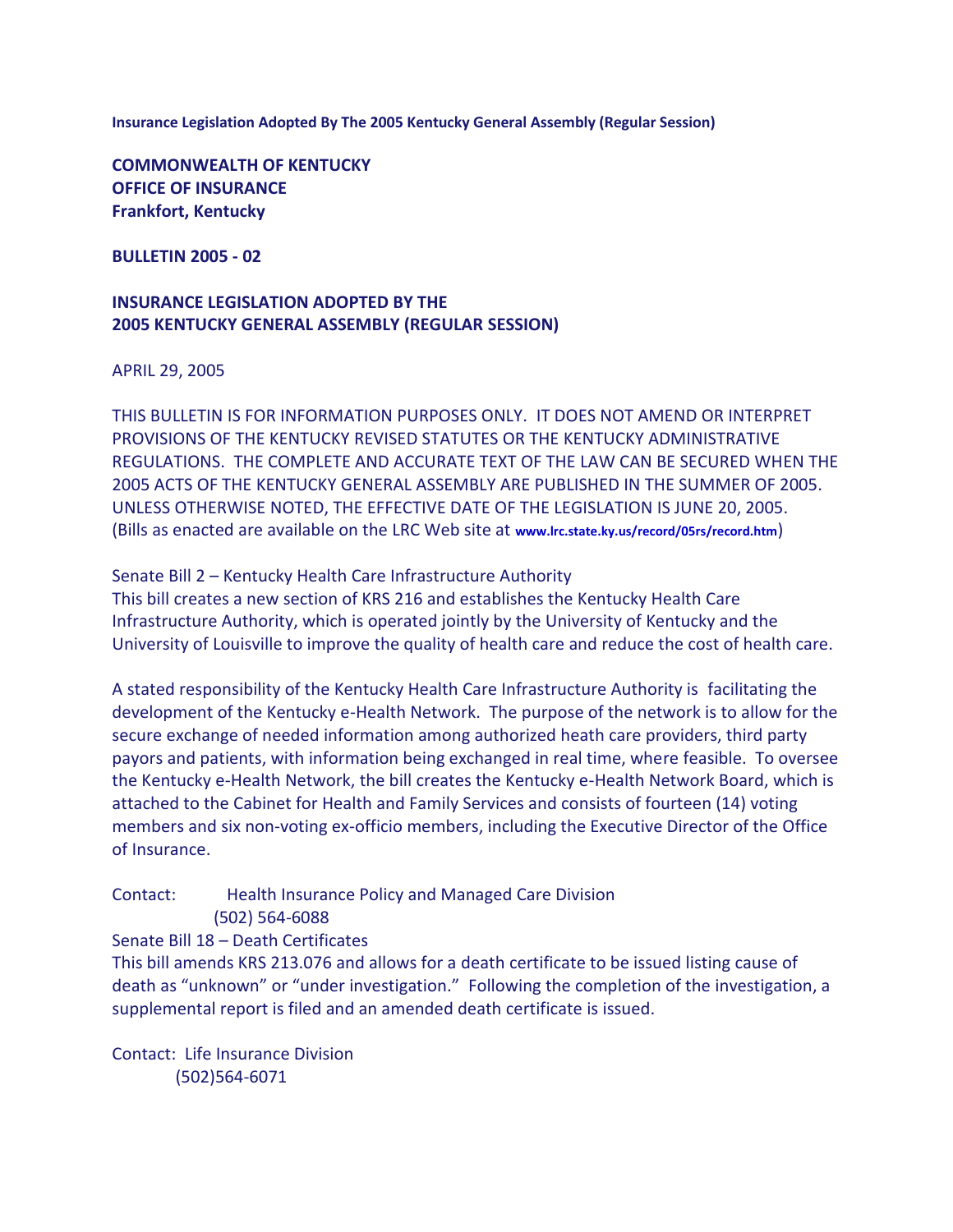Senate Bill 41 – Environmental and Public Protection Cabinet Reorganization This bill ratifies Executive Order 2004-731 creating the Office of Insurance headed by an Executive Director within the Environmental and Public Protection Cabinet, Department of Public Protection.

Contact: Executive Director's Office (502)564-6026

Senate Bill 86 – Workers' Compensation Self-Insured Groups This bill ratifies Executive Order 2004-835 transferring regulatory authority of workers' compensation self-insured groups from the Office of Workers Claims to the Kentucky Office of Insurance.

Further, the bill creates standards for applications of new self-insured groups, criteria to maintain a certificate of filing, quarterly and annual financial reporting requirements, standards for rate and form filings, duties of trustees and a process to address deficiencies and insolvency. Existing self-insured groups are provided one year to transition to the new requirements.

### New Applications

A minimum of twenty (20) employers or two (2) or more municipalities may submit an application for a certificate of filing to operate as a workers' compensation self-insured group. No one initial member may have more than 20% of the premium (60% for governmental entities). The first year premium cannot be less than \$1,000,000, with verification that 25% of the estimated premium has been paid.

The initial application is to be filed with the Office of Insurance for approval at least 90 days prior to inception.

## Approval of New Applications

The Office of Insurance may only approve an application if the persons responsible for the conduct of the affairs of the self-insured group are financially stable and experienced and the self-insured group will be financially responsible and can meet obligations.

In reviewing the application, the Office of Insurance may consider: working capital adequacy, funding mechanisms, excess insurance, member financial strength, membership stability, industry risk, experience of management.

#### Termination of Certificate of Filing

Certificates of filing remain in effect until they are terminated, suspended, or revoked. No request for termination will be granted unless the group has made arrangements for payment of all claims, IBNR, and expenses.

# Affiliate Bonds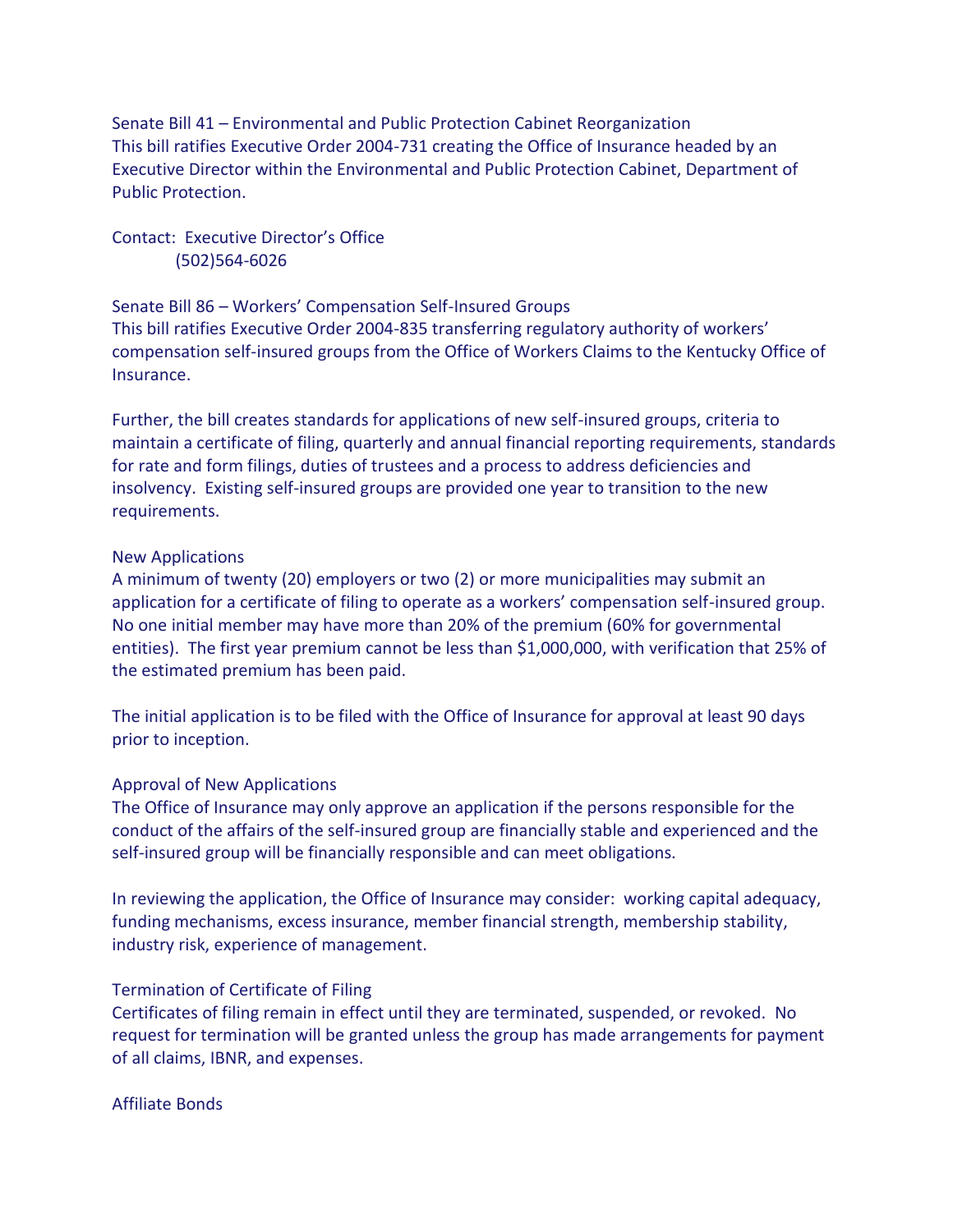All groups applying for or holding a certificate of filing must maintain sufficient financial strength to pay all benefits. Fidelity bonds required for trustees, administrators, fiscal agents, and service organizations.

# Security Deposit

Self-insured groups must maintain a deposit of not less than the greater of \$250,000 or 10% of annual premium. Cash, cash equivalents, U.S. Treasuries or letters of credit are permitted as deposits.

Premium Balances, Dividends, Assessments, Investment Limitations Except for governmental entities, 25% of the annual premium must be collected prior to inception of the year. Each member's payroll must be audited annually.

# **Dividends**

No dividends can be paid for at least 36 months after year-end, and can only be paid from free surplus. Dividend plans are subject to prior approval by the Office of Insurance and may not unfairly discriminated between members with same classification.

# **Assessments**

The formula for collection of assessments must be determined by trustees and approved by the Office of Insurance. Assessments must be fair and equitable, and cannot unfairly discriminate between members with same classification.

# Investment Limitations

Funds are only for workers' compensation program use. Sufficient cash must be maintained for payment of claims and expenses. Surplus may be invested in U.S. Treasuries, A rated taxexempt bonds, AA rated municipal bonds, CDs, and ISAs. Equity investments are limited to exchange traded securities with no one security compromising more than 10% of total equity holdings at purchase and 20% of investments in the aggregate. Corporate A rated bonds may not exceed 15% of total investments. Mutual funds may not exceed more than 20%.

Seventy-five percent (75%) of the total portfolio must be in cash, cash equivalents, U.S. Treasuries, A rated tax-exempt bonds, AA rated municipal bonds, CDs, and ISAs. Variation may be approved by the Office of Insurance upon showing of good cause.

# General Filing Requirements

Annual filings are due 120 days after year-end. The annual filing includes information regarding bonds and deposits; material changes to the administrator, fiscal agent, service company, organizational documents and amendments; and an attested statement regarding conflicts of interest.

## Proof of Excess Insurance

Self-Insured Groups must file proof of excess insurance, if it has not been waived, 10 days prior to year end.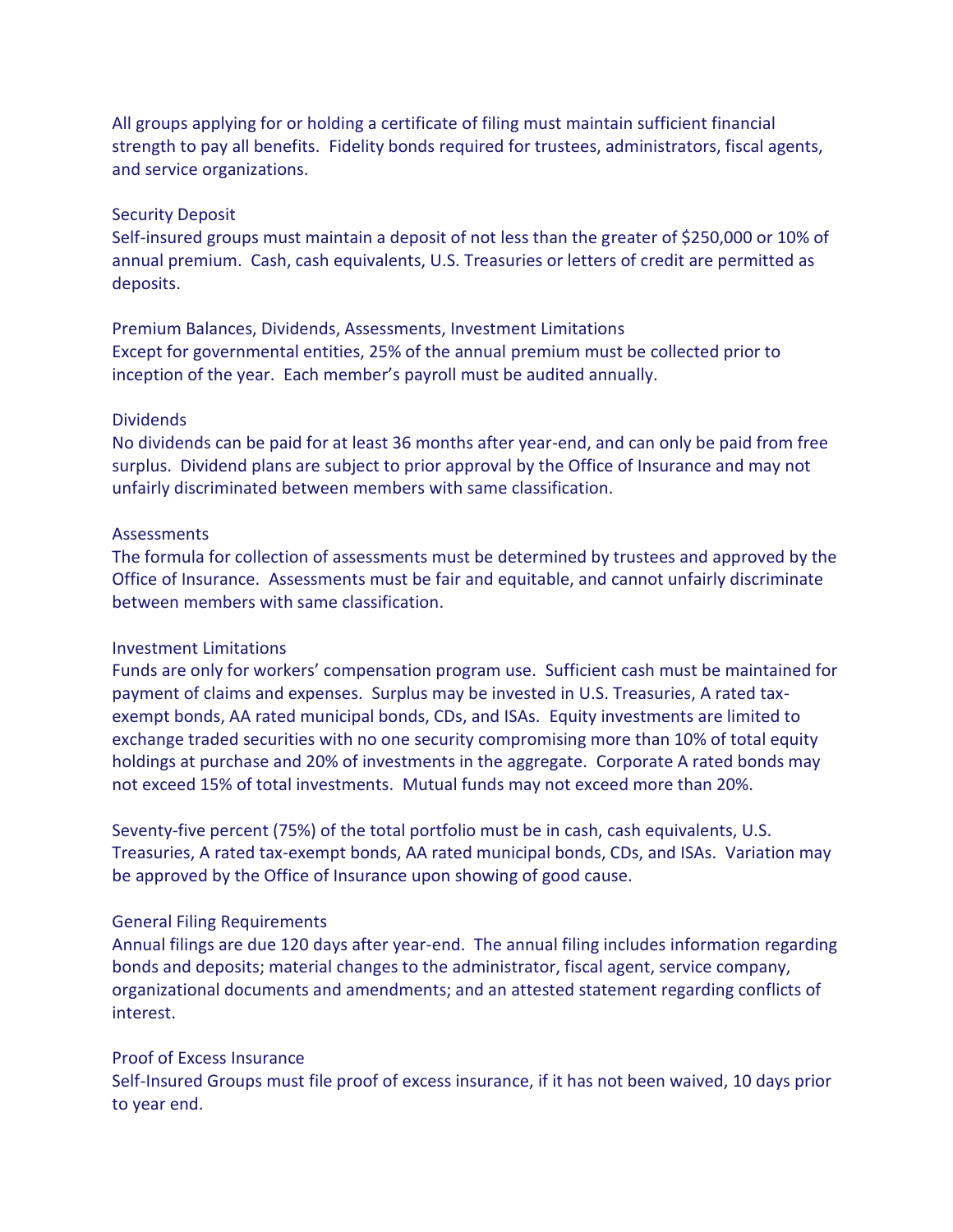Annual and quarterly financial statements and statement to members Audited annual statements shall be filed 120 days from year-end. Unaudited quarterly financial statements are due 45 days after each quarter.

## Agents

Self-insured groups can use only licensed agents. Agent appointments are not required.

## Examination

Not less frequently than every four (4) years, the Office of Insurance will examine self-insured groups. Examinations are subject to KRS 304.2-210 through 290.

### Service of Process

Self-insured groups are deemed to have appointed Secretary of State to receive service of process.

# Board of Trustees

Boards of Trustees are to be comprised of 2 to 20 members. Trustees are responsible for operations, financial strength, and organizational formalities. Trustees shall not extend credit, loan or borrow monies in the name of the group (except for governmental entities). Trustees shall not have a pecuniary interest in a service organization retained by the self-insured group.

A service company may have and maintain a "revolving fund" of not more than 20% of estimated premiums to be established for paying claims.

# Indemnity Agreements; Cancellation

Employer-members must enter into indemnity agreements and the Trustees shall maintain them as permanent records. Each member shall execute a joint and several liability agreement, with annual ratification or affirmation.

Self-insured groups are considered an individual employer for tax purposes and individual members shall not be exposed to tax liability (other than from indemnity).

Members may be cancelled by bylaws, adverse claims experience, lack of safety and loss prevention, failure to report payroll, willful failure to report for rules and rating. Thirty days prior to the due date, members shall receive notice of all premiums due. Failure to pay premiums when due will result in immediate cancellation (with 10 days notice of cancellation to the member and the Office of Workers' Claims).

Members may withdraw with 60 days notice to the trustees and the Office of Workers' Claims. Withdrawing members liabilities and obligations are not relieved except by payment. Insolvency or bankruptcy of the member will not relieve the self-insured group or member from liability and member obligations.

### Member Qualifications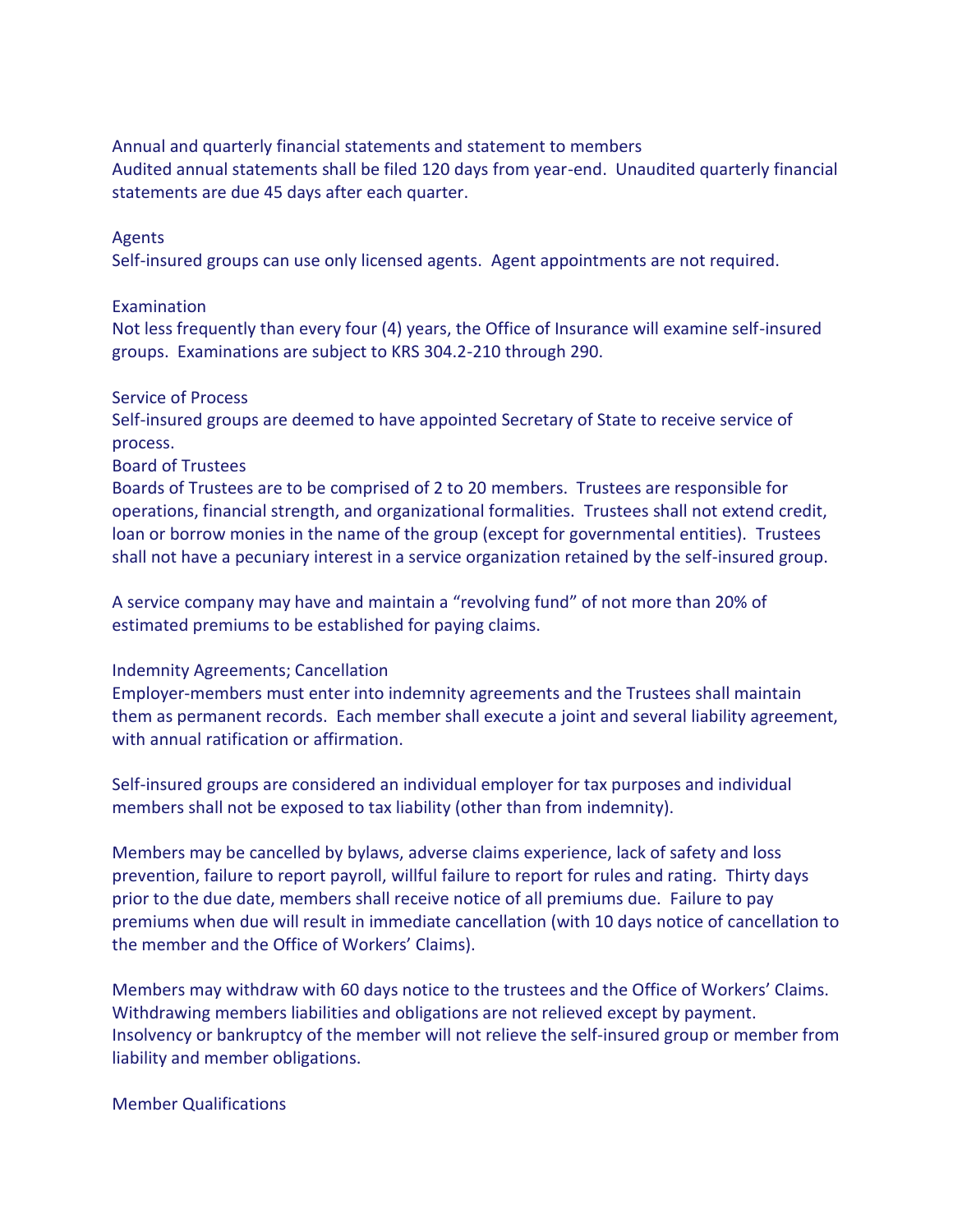Trustees shall not accept as a member of the group, an employer not having a net worth of at least two (2) times its estimated annual premium, unless the employer pays its full estimated annual premium in advance.

## Dissolution of self-insurance program

Trustees must file a detailed plan of dissolution with the Office of Insurance for prior approval. The plan must be approved unless it is unlawful, unfair, inequitable, or prejudicial to the interests of the members and claimants, or the plan does not fully discharge all obligations of the group.

### Conflict of Interest

The Board of Trustees of each self-insured group shall have a formal conflict of interest policy that includes a description of the system used to monitor compliance with the conflict of interest policy.

## Audited Financial Statements

Self-insured groups file audited financial statements 120 days from fiscal year end. Financial statements shall be on approved forms and prepared in accordance with Generally Accepted Accounting Principles (GAAP).

Statements shall include actuarially-appropriate reserves (incl. known claims, expenses, IBNR, unearned premium, contributions, and assessments).

No person shall make a deceptive statement or fail to correct a misstatement in connection with the solicitation of membership of a group.

#### Rate and Policy Form Filings

Self-insured groups must file their rates, underwriting guidelines, evidence of coverage.

#### Aggregate/Excess Insurance

Self-insured groups shall have aggregate excess insurance, unless granted a waiver. Specific excess insurance coverage with a limit of at least \$25,000,000 per occurrence is required. Selfinsured groups may request a waiver of the requirement to purchase aggregate excess insurance.

To be eligible to write excess liability coverage for self-insured groups, a casualty insurance company shall at all times maintain twenty-five million dollars (\$25,000,000) of minimum policyholder surplus.

#### **Discounting**

Claim reserves may be discounted for their present value, if based upon the computation of a qualified actuary. Filings must be made annually.

Evidence of Coverage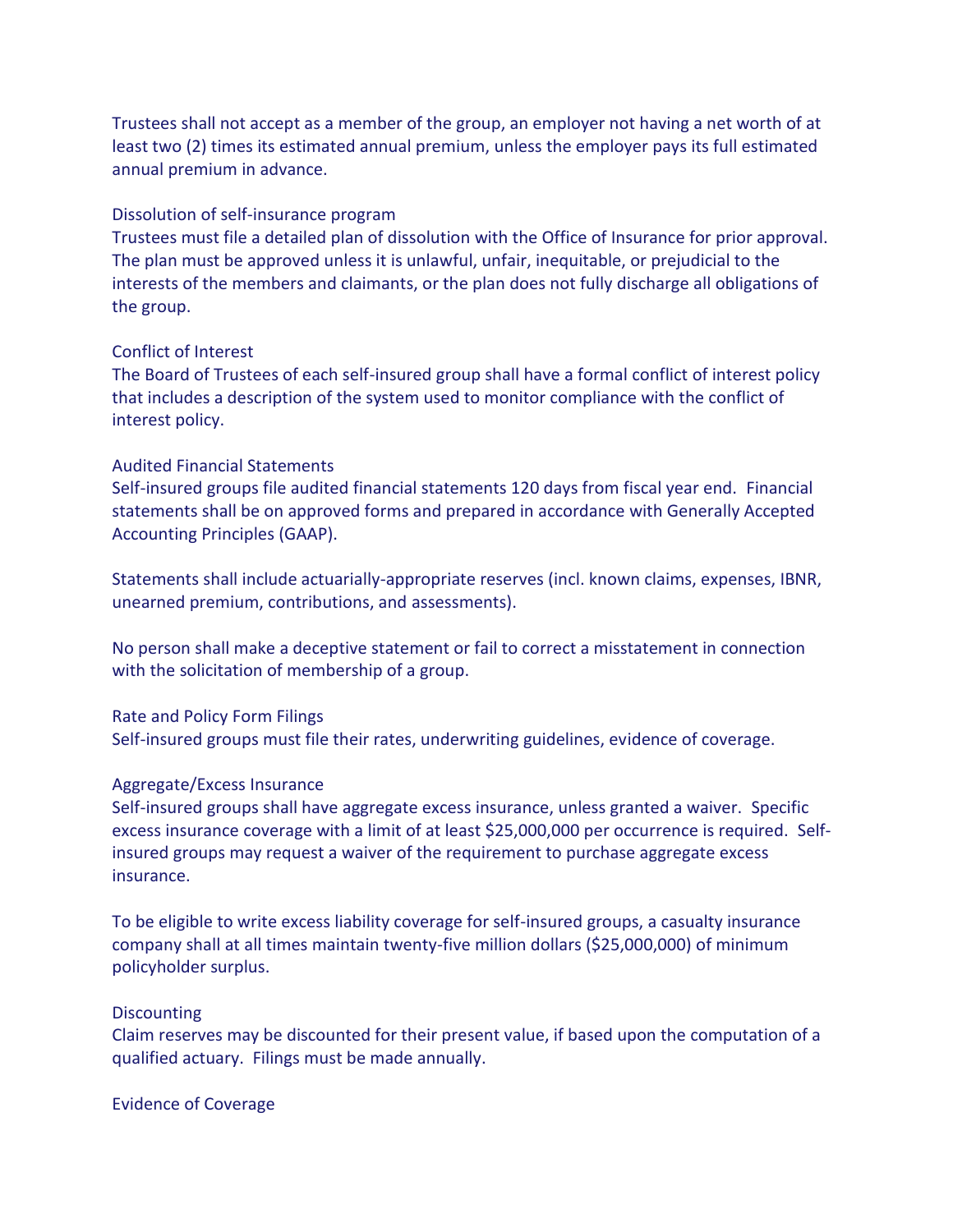Every member shall receive written evidence of coverage by the group, with coverage terms, conditions, and exclusions and a prominent disclosure of no coverage by KIGA and assessability of members.

# Financial Deficiency

A members' fund balance of less than \$1 million reported on an annual financial statement or report on examination triggers a filing of a remedial plan within 30 days. The Office of Insurance may approve, modify, or disapprove the plan.

Financial deficiencies (negative members' fund balances or negative cash) must be made up immediately, from the following: surplus from prior fund years; a previously approved assessment plan; and alternate methods as the Office of Insurance may direct or approve to provide financial security in the form of surety, deposit, letter of credit, guarantee or pledge.

If a self-insured group fails to assess its members within 30 days to make up a deficit, the Office of Insurance must order it to do so. If the self-insured group does not assess after the Office of Insurance orders it to do so, or if the deficiency is not fully made up, the group shall be deemed to be in hazardous financial condition and insolvent or about to become insolvent as defined in KRS 304.33-140, and the Office of Insurance may file a petition for delinquency proceedings under Subtitle 33 in Franklin Circuit Court.

# Suspension and Revocation

After a hearing, the Office of Insurance may suspend or revoke a self-insured group's certificate of filing, or impose a civil penalty of up to \$10,000 per violation for: operating in contravention of its organizational documents advertising in an untrue, misrepresentative, misleading, deceptive, or unfair manner violations of statute or regulations obtaining a certificate of filing by unfair or deceptive means misappropriation, conversion, illegal withholding, or refusal to pay upon proper demand any monies that belong to a member or employee unfair or deceptive practices (KRS 304 Subtitle 12) failing to correct a violation to statutes or regulations adopted thereunder, within a reasonable time period established by the executive director in administrative regulations.

The Office of Insurance, in its discretion and without advance notice or hearing, may suspend or revoke upon the commencement of receivership, conservatorship, rehabilitation, or other delinquency proceedings.

# Office of Insurance Annual Report

Annually on or before the fifteenth day of December, the executive director is required to make a report to the Governor and the Interim Joint Committees of Banking and Insurance and Labor and Industry on the status of the self-insured groups.

Contact: Property and Casualty Division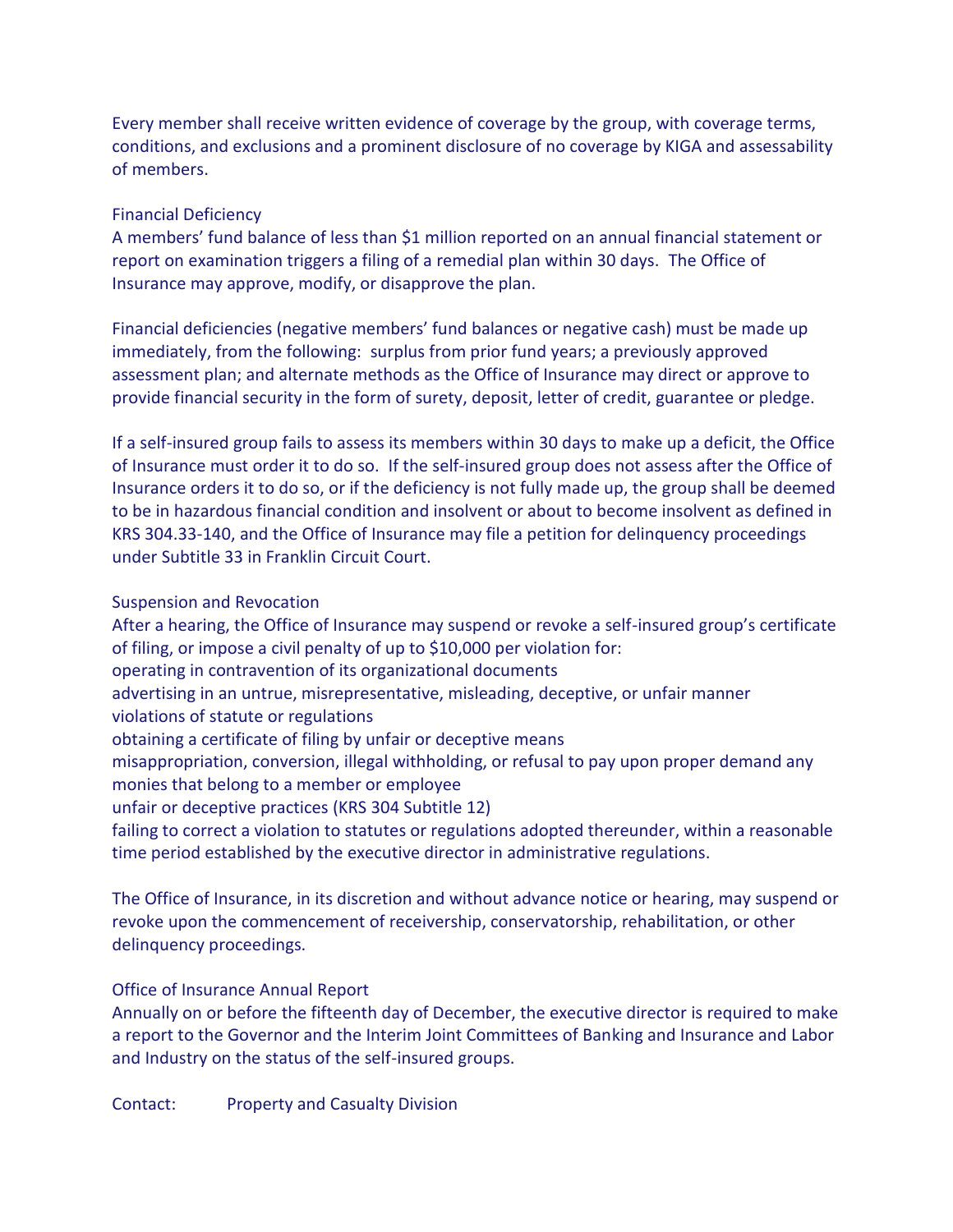# (502)564-6046

Financial Standards and Examination Division (502)564-6082

Senate Bill 97 – Group Life Insurance

This bill amends KRS 304.16-030 by decreasing the number of lives that may be insured under a group life insurance policy from ten (10) employees at the date of issue to two (2) employees at the date of issue.

Contact: Life Insurance Division (502) 564-6071

Senate Bill 130 – Replacement of Life Insurance and Annuities/Indexed Nonforfeiture

Replacement of Life Insurance and Annuities

This bill amends KRS 304.12-030 to include, within the scope of the replacement statutes, annuities, variable life insurance, variable annuities, and policies where there is a direct solicitation of an individual employee by an insurance producer. The bill exempts the following additional policies from replacement requirements:

- · Group life and annuity where there is no direct solicitation by an insurance provider;
- Group life and annuity used to fund pre-arranged funeral contracts;
- Existing policy or contract replaced by the same insurer pursuant to a program filed with and approved by the Executive Director;
- Policies or contracts used to fund:

 i. An employee pension or welfare benefit plan that is covered by the Employee Retirement and Income Security Act (ERISA);

 ii. A plan described by Sections 402(a), 401(k) or 403(b) of the Internal Revenue Code, where the plan, for purposes of ERISA, is established or maintained by an employer;

 iii. A governmental or church plan defined in Section 414 of the Internal Revenue Code, a governmental or church welfare benefit plan or a deferred compensation plan of a state or local government or tax exempt organization under Section 457 of the Internal Revenue Code; or

 iv. A nonqualified deferred compensation arrangement established or maintained by an employer or plan sponsor.

Additionally, the restriction that the new policy cannot be issued until thirty (30) days after the notice of replacement is delivered to the existing insurer has been repealed. However, a requirement that a thirty (30) day free look period, which includes an unconditional return of premium, has been added.

Indexed Nonforfeiture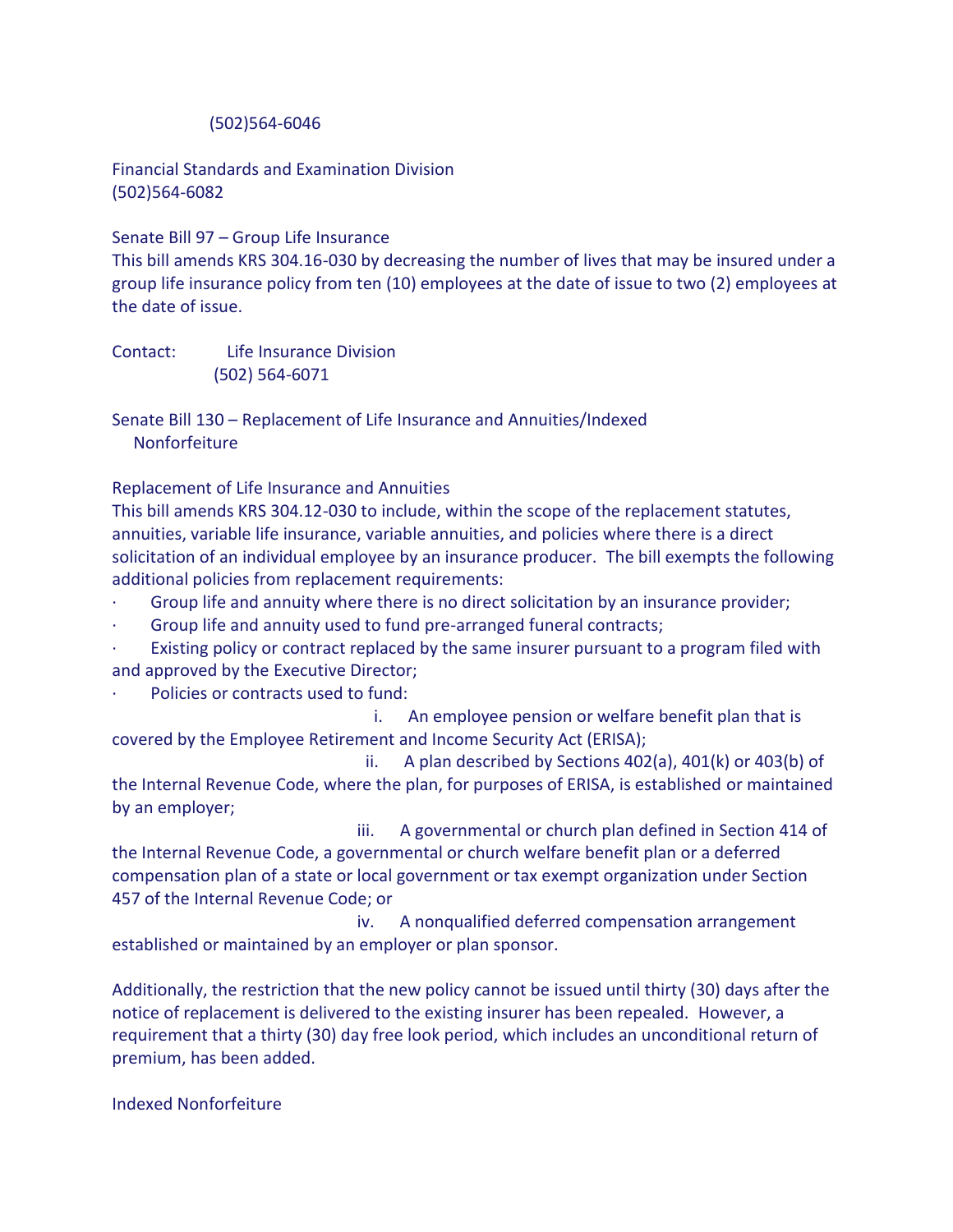The bill also amends the Standard Nonforfeiture Law for Individual Deferred Annuities (KRS 304.15-315) to allow for the following minimum interest rate for nonforfeiture amounts: For contracts issued between July 1, 2003 and July 1, 2006, the minimum interest rate for nonforfeiture amounts equals 1.5%. After August 1, 2005, insurers may use indexed nonforfeiture provisions on a contract form by contract form basis. Insurers must use indexed nonforfeiture provisions for contracts issued on and after July 1, 2006.

Contact: Life Insurance Division (502)564-6071

# Senate Bill 142 – Sprinkler Contractors

This bill amends KRS 198B.595 to remove the requirement that the liability insurance required for licensure as a sprinkler contractor be designated "professional liability insurance." However, the insurance must cover the legal liability of the sprinkler contractor for the result of erroneous acts or failure to act in his or her capacity as a fire protection sprinkler contractor or system designer. Further the insurance must be in the form of a certificate of insurance executed by an insurer authorized to do business in this state or exported by a licensed surplus lines broker to an eligible carrier.

Contact: Kentucky Office of Housing, Buildings and Construction (502)573-0364

# Senate Bill 163 – Viaticals

This bill amends Kentucky's viatical laws to adopt some provisions of the NAIC Model Law and Regulation.

# **Definitions**

The bill amends KRS 304.15-020 to define the following terms to be consistent with the NAIC Model:

- business of viatical settlements
- chronically ill
- financing entity
- fraudulent viatical settlement act
- special purpose entity
- terminally ill
- · viatical settlement contract
- · viatical settlement provider
- · viator
- related provider trust

# The following definitions are repealed:

- independent third party trustee
- · viatical settlement purchaser

# **Licensing**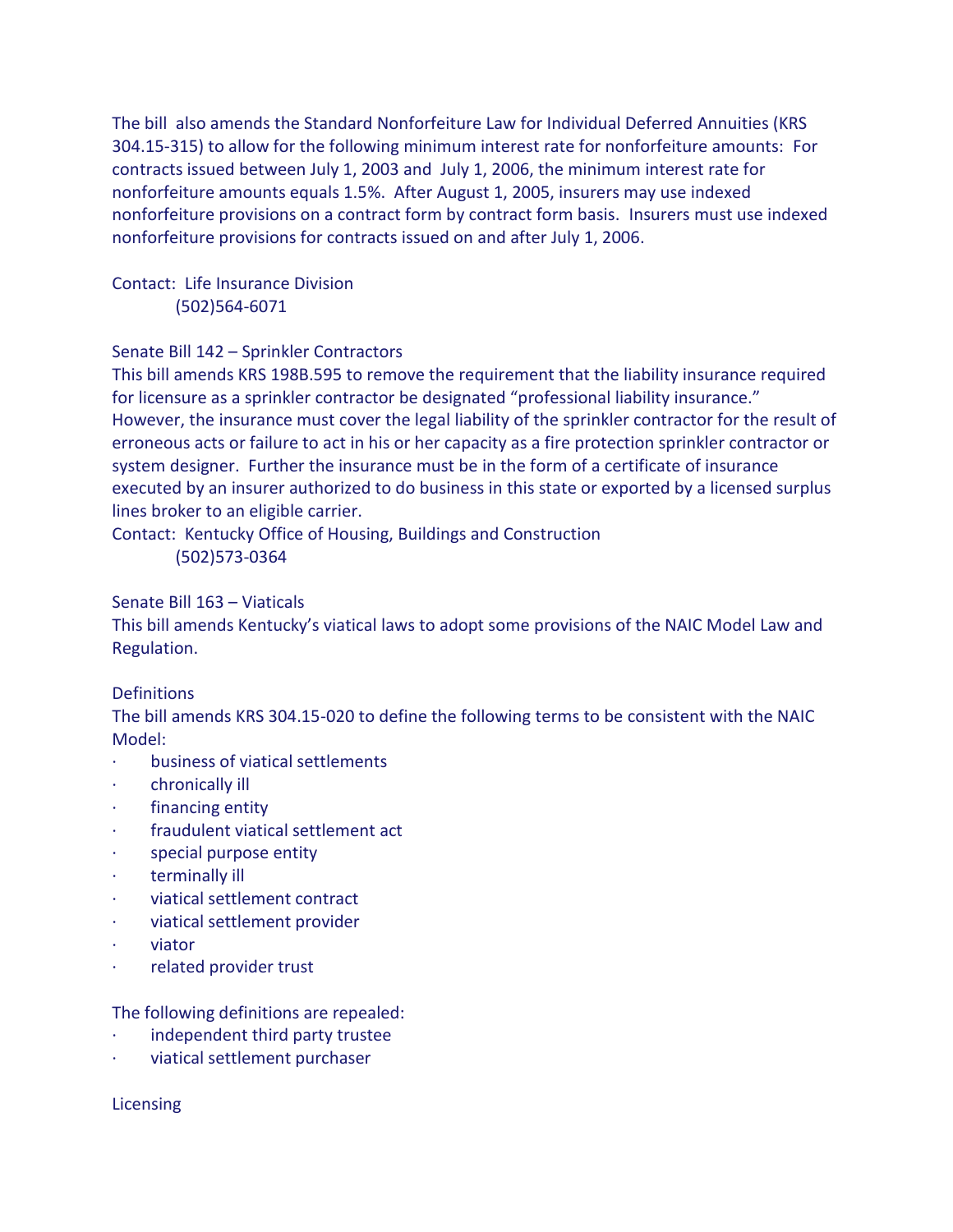The bill allows a licensed agent with a life line of authority to act as a viatical settlement broker without first obtaining a license provided that:

That person has been licensed as a resident insurance agent with a life line of authority in his home state for at least one (1) year;

Not later than thirty (30) days from the first day of operating as a viatical settlement broker, the agent notifies the executive director, on a form or in a manner that may be prescribed by the executive director, that he is acting as a viatical settlement broker and pays any applicable fees to be determined by the executive director. The notification shall include an acknowledgment by the agent that he will operate as a viatical settlement broker in accordance with this subtitle; and

· Irrespective of the manner in which a viatical settlement broker or life insurance agent is compensated, the viatical settlement broker or life insurance agent is deemed to represent only the viator and owes a fiduciary duty to the viator to act according to the viator's instructions and in the best interests of the viator.

KRS 304.9-150 is amended to require business entities to notify the Kentucky Office of Insurance within thirty (30) days of any changes to directors, officers or designees.

KRS 304.9-440 is amended to include, as reason for taking action against a license:

- Having pled guilty or nolo contendere to any felony;
- · Having admitted or been found to have committed a fraudulent viatical settlement act;
- Failing to no longer meet requirements for initial licensure;

· If the licensee is a viatical settlement provider, demonstrating a pattern of unreasonable payments to viators or failing to honor contractual obligations set out in a viatical settlement contract;

Using a viatical settlement form not approved by the Kentucky Office of Insurance;

Having assigned, transferred or pledged a viaticated policy to a person other than one allowed by statute.

# Records Retention

The following records must be maintained for five (5) years after death of the viator:

· Proposed, offered, or executed settlement contracts, underwriting documents, policy forms, and applications from the date of the proposal, offer, or execution of the settlement contract, whichever is later; and

· All checks, drafts, or other evidence and documentation related to the payment, transfer, deposit, or release of funds from the date of the transaction.

# **Rescission**

Rescission is effective if:

Notice of rescission given; and

· Within rescission period, all proceeds and premiums, loans and interest are repaid to the viatical settlement provider.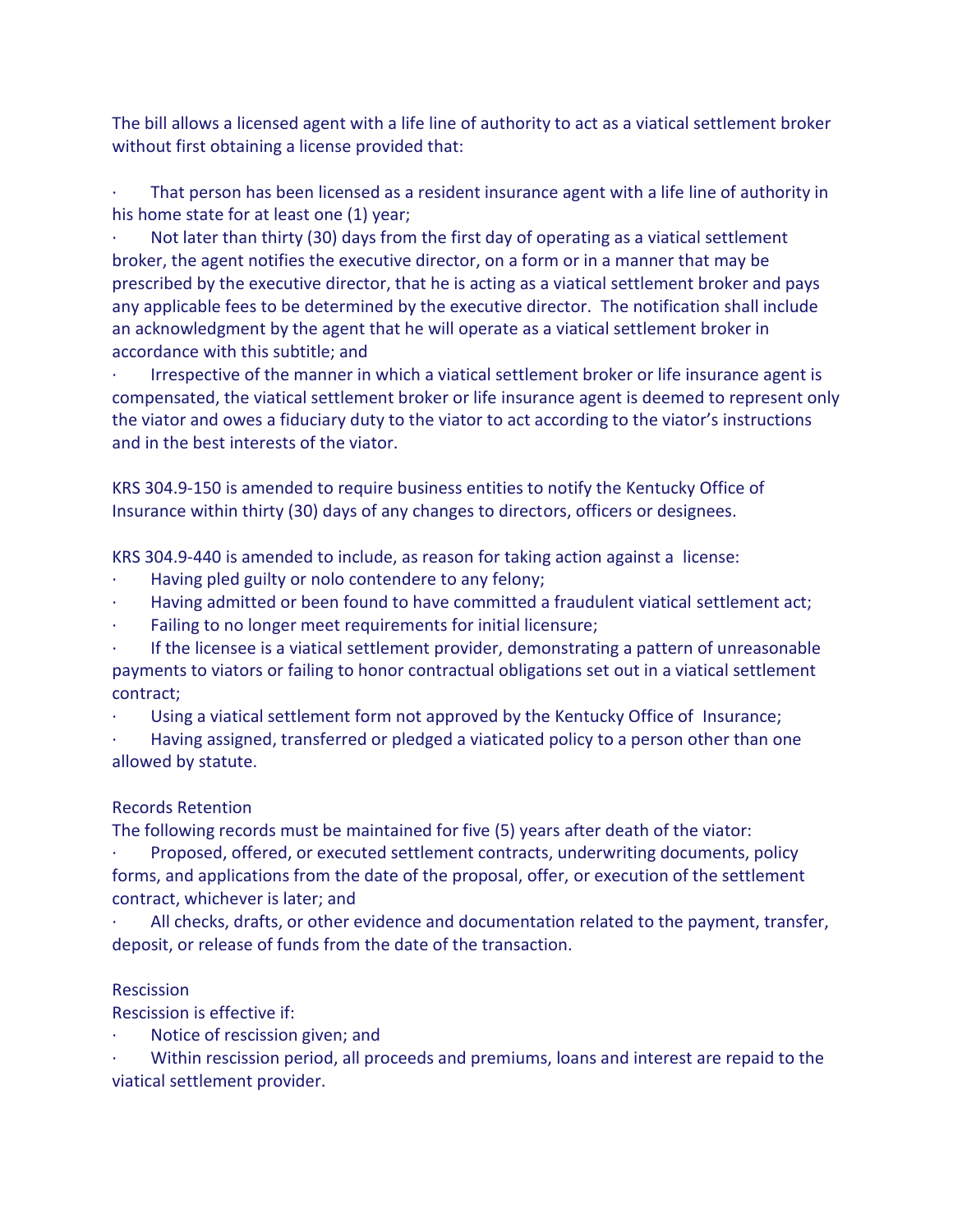If insured dies during rescission period, the contract is deemed to be rescinded, subject to repayment or all viatical proceeds.

**Disclosures** 

The bill sets forth specific disclosure requirements that must be provided to the viator. Additionally the bill outlines specific information that the insurer must provide. The insurer must respond to a request for verification of coverage by the viatical settlement provider or viatical settlement broker within thirty (30) days.

Finally, the viatical settlement provider must obtain a witnessed document from the viator acknowledging that he or she is freely viaticating the policy.

# Unfair Trade Practices

The bill amends KRS 304.15-716 to include as an unfair trade practice viaticating a policy within two (2) years of issuance unless:

The policy is issued in exercise of conversion rights, and the total time the insured was covered under the prior policy and the conversion policy is at least twenty-four (24) months;

The viator is terminally or chronically ill; or

The viator or insurer disposes of ownership interests in a closely held corporation pursuant to the terms of a buyout in effect at the time the policy was issued.

# Fraud

The bill amends KRS 304.15-717 to expand upon the existing provisions related to fraudulent viatical settlement acts. Specifically, the bill:

Requires a fraud statement on an application for a viatical settlement contract and on a viatical settlement contract;

- · Requires a person to report fraud viatical settlement act to the Executive Director; and
- Provides immunity for providing information to
- o The Office of Insurance
- o Federal, state or local law enforcement or regulatory officials
- o A person involved in the prevention and detection of fraudulent viatical settlement acts
- o The NAIC, NASD, NASAA
- o The insurer that issued the policy covering the life of the insured.

The bill provides that the information received during an investigation of a fraudulent settlement act is privileged and confidential.

Viatical settlement providers are required to adopt anti-fraud initiatives including investigators and an anti-fraud plan.

Contact: Life Insurance Division (502)564-6071

Agent Licensing Division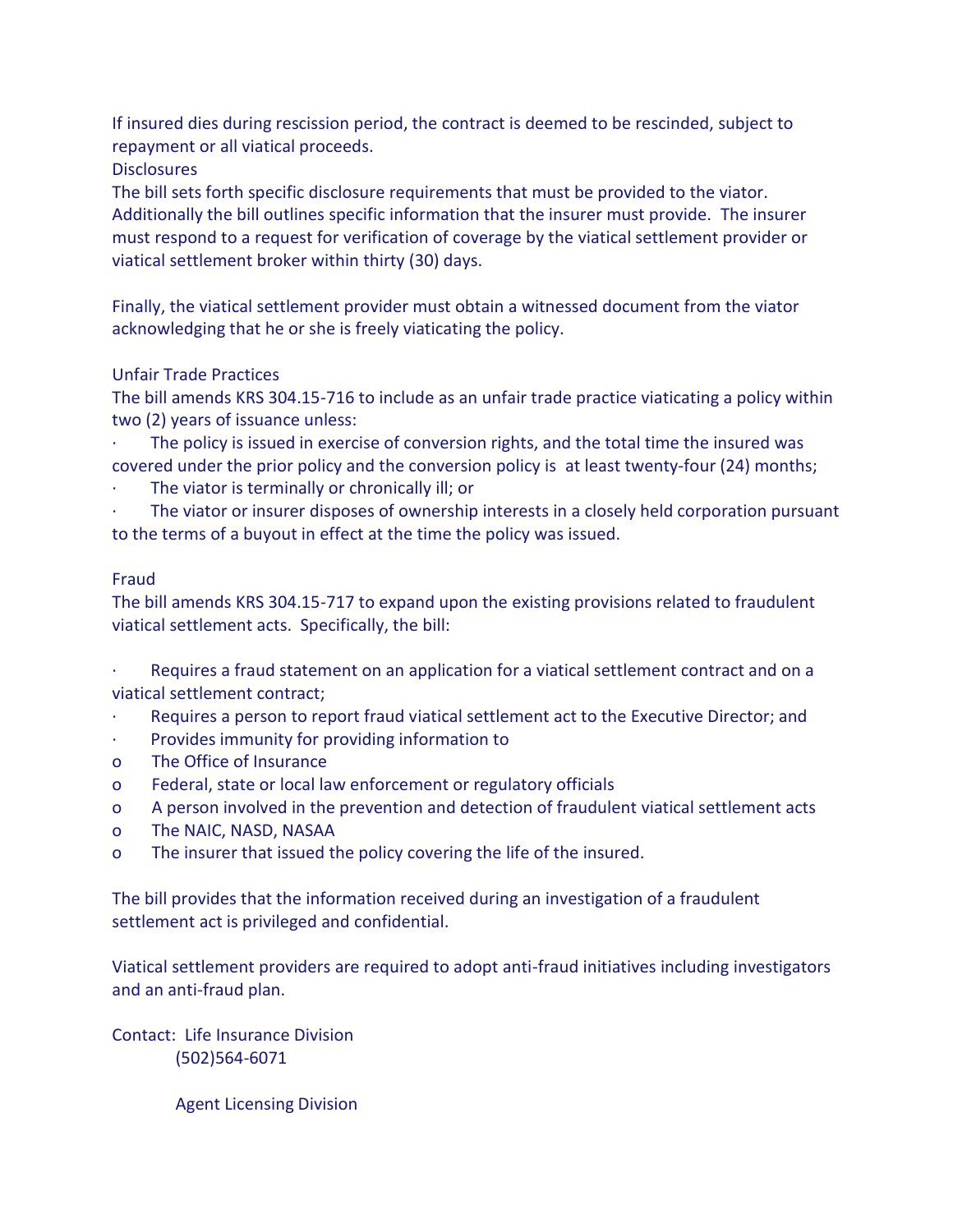## (502)564-6004

Senate Bill 209 – Medicare Supplement Insurance and Minimum Guaranteed Loss Ratios

## Medicare Supplement

Section 1 of this bill amends the definition of Medicare Supplement policy within KRS 304.14- 500 to conform the definition to the NAIC model. (The Office of Insurance intends to amend its regulations to adopt the new NAIC Medicare Supplement Insurance Minimum Standards Model Act.)

# Minimum Guaranteed Loss Ratio

Section 2 of this bill amends KRS 304.17A-095 to lower the minimum guaranteed loss ratio for individuals from 70% to 65%. It also permits an insurer to amend its policy forms to utilize a minimum guaranteed loss ratio.

Contact: Health Insurance Policy and Managed Care Division (502)564-6088

# House Bill 18 – Penalties for Willful Noncompliance of Payment of Local

Government Premium Taxes

The bill states that if an insurer willfully engages in a pattern of business conduct that fails to properly collect and remit the local government premium tax, the Office of Insurance may assess a penalty that is no greater than ten percent (10%) of the additional fee owed. The penalty fee is payable to the municipality, less an administration fee that is maintained by the Office of Insurance. Companies and agents are permitted to request an administrative hearing upon the finding of a willful violation.

The bill also requires a municipality to refund any overpayment of the local government premium tax to the insurance company or agent within 90 days notice to the municipality.

Contact: Consumer Protection and Education Division (502)564-6034

House Bill 63 – Motor Vehicle Insurance – Owner Must Have Security The bill amends KRS 304.39-080 to subject an owner of a motor vehicle who permits another person to operate a motor vehicle without security to the same penalties as those who operate a motor vehicle without security.

The bill further provides that a person can have a driver's license denied or suspended if it is determined that they are a "habitual violator" of the requirement to maintain security. "Habitual violator" is defined as having operated a motor vehicle without the required security three or more times within five years.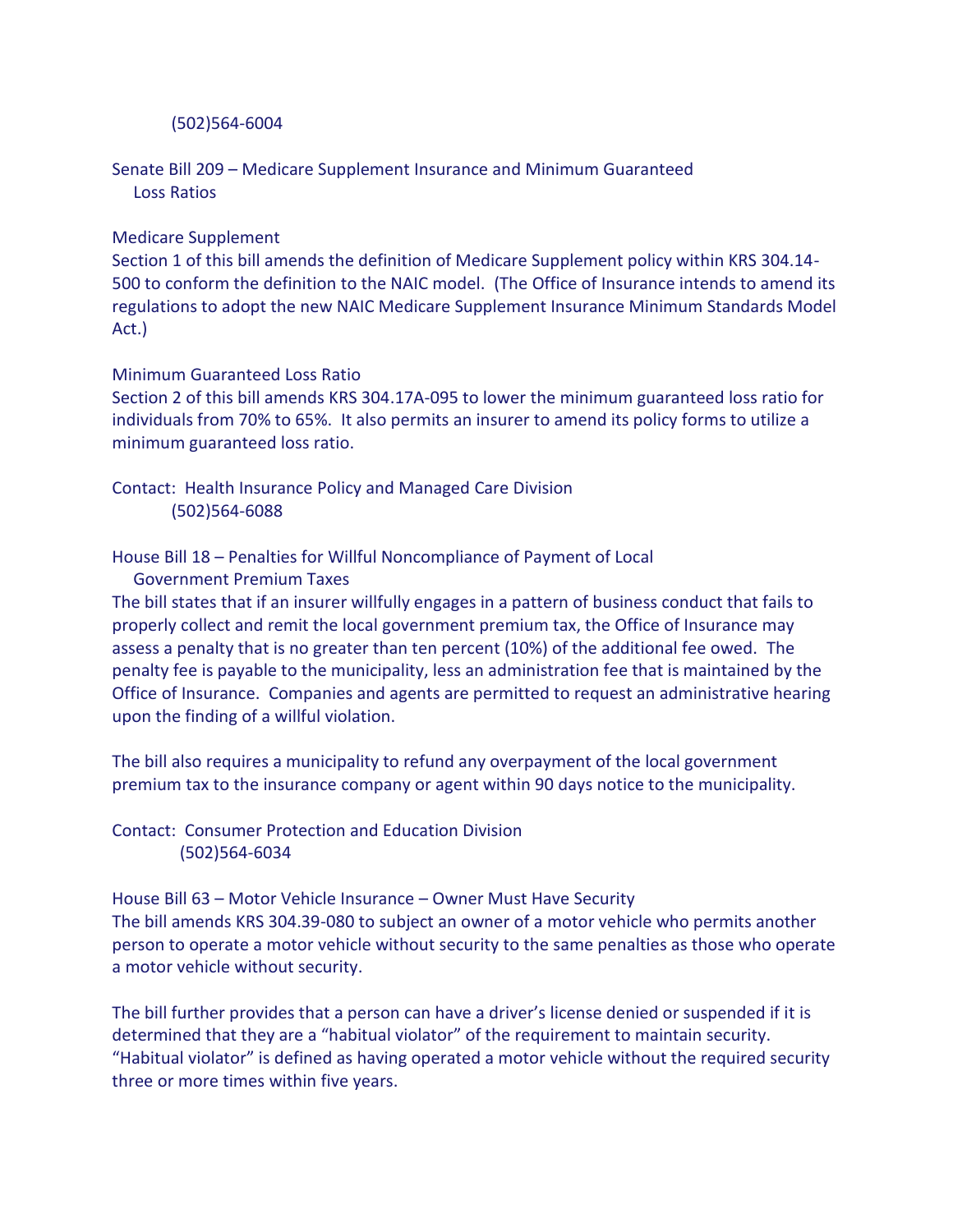Contact: Property and Casualty Division (502)564-6046

House Bill 80 – Automobile Liability Insurance – Owner Serving in Armed Services Outside Kentucky

This bill amends KRS 186A-042 to allow a county clerk to process an application for title and registration, registration renewal, replacement plate, registration certificate, duplicate registration, transfer of registration, temporary tag, even if AVIS (automated vehicle identification system) doesn't list the vehicle as insured, provided that the owner

is in the armed forces serving outside Kentucky, and

· provides an affidavit by the provost marshal of the base where the owner is stationed stating that the motor vehicle is covered in accordance with KRS 304.Subtitle 39.

Contact: Property and Casualty Division (502)564-6046

House Bill 109 – Salvage Titles

The bill amends KRS 304.186A-530 to allow issuance of salvage title and rebuilt vehicle titles for vehicles previously declined as unrebuildable by another state.

Contact: Property and Casualty Division (502)564-6046

 Consumer Protection and Education Division (502)564-6034

House Bill 164 – FAIR Plan Membership

This bill amends KRS 304.35-040 to amend the membership of the governing board of the FAIR Plan Reinsurance Association to include representative of NAMIC and PCIAA. The bill removes references to AAI and NAII as a result of the merger creating PCIAA.

The bill also removes the requirement that the articles of association be approved by the Executive Director.

Contact: Property and Casualty Division (502)564-6046

House Bill 179 – Kentucky Health Care Improvement Authority This bill amends KRS 304.17B-003 to allow those who serve by virtue of their office to designate a representative to attend meetings and vote on their behalf.

This bill also clarifies the duties of the Authority.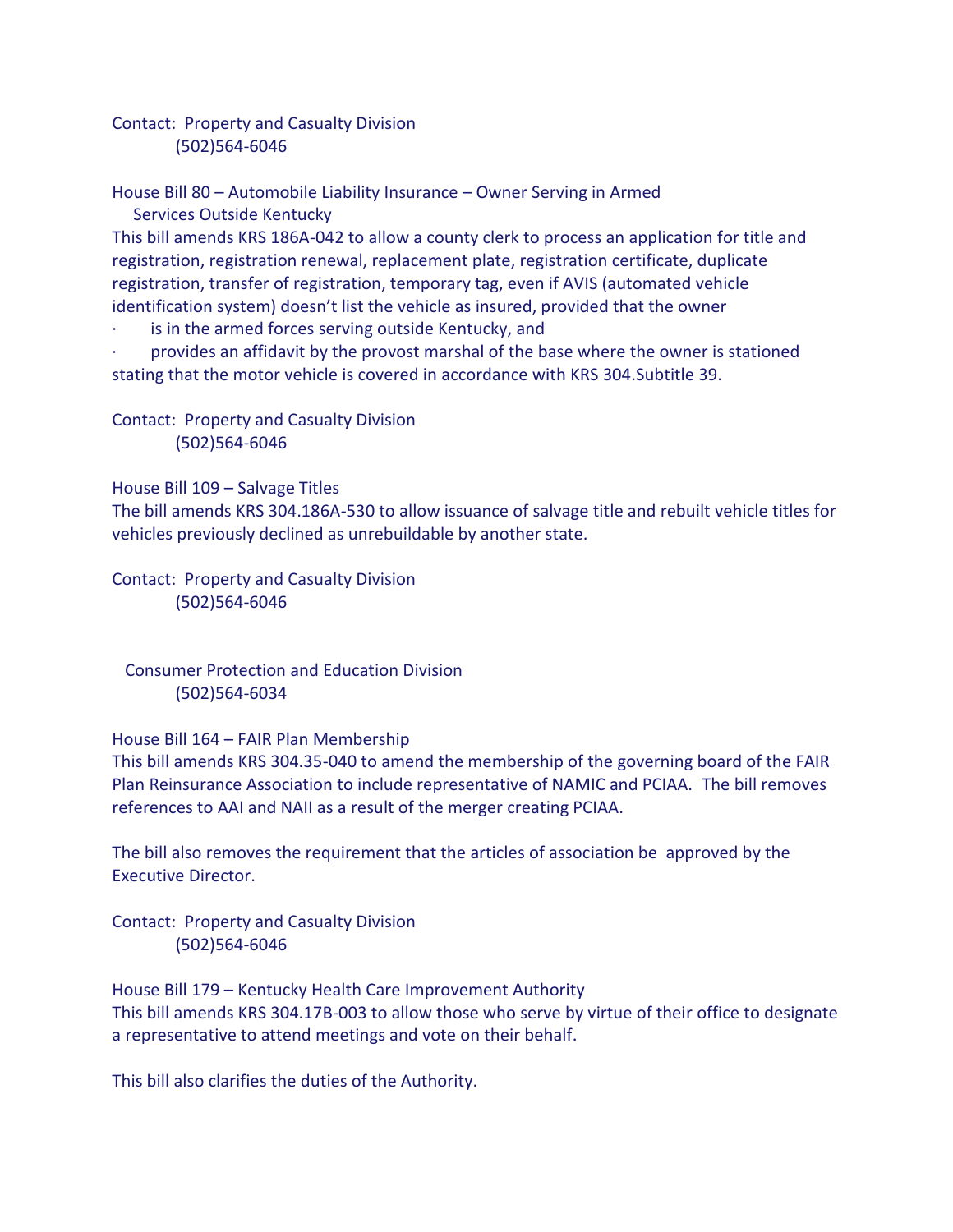Contact: Executive Director's Office (502)564-6026

House Bill 189 – Licenses for Member of the Armed Services This bill creates a new statute within KRS Chapter 36 to extend for 90 days after the end of deployment, any professional licenses held by members of the United States Armed forces that expires while they are deployed overseas. To renew a license following the extension period, licensees must meet all license renewal requirements except for any continuing education requirement.

Contact: Agent Licensing Division (502)564-6004

House Bill 275 – Producer Licensing

This bill makes numerous changes to Kentucky's producer licensing laws in accordance with the Producer Licensing Model Act and NAIC Uniform Resident Licensing Standards.

# Requirements for Licensure

Resident applicants for variable life and variable annuity line of authority must hold an active life line of authority. No examination is required.

Applicants for an administrator license must be a Kentucky resident or licensed in good standing in their home state.

The minimum age for a consultant's license is decreased from 25 to 18 with adequate experience.

The requirement that an applicant for an agent license must have a high school diploma or GED has been removed.

All resident applicants must obtain background check from Administrative Office of the Courts.

# Prelicensing Training

The bill amends the prelicensing training requirement to require twenty (20) hours of prelicensing training per line of authority.

# **Designations**

Each designated individual agent must have at least one appointment with the insurer.

Each business entity must designate at least one licensed individual with the same line of authority. If not, that line of authority will become inactive for the business entity. If the business entity has no designated individuals, the business entity license will terminate.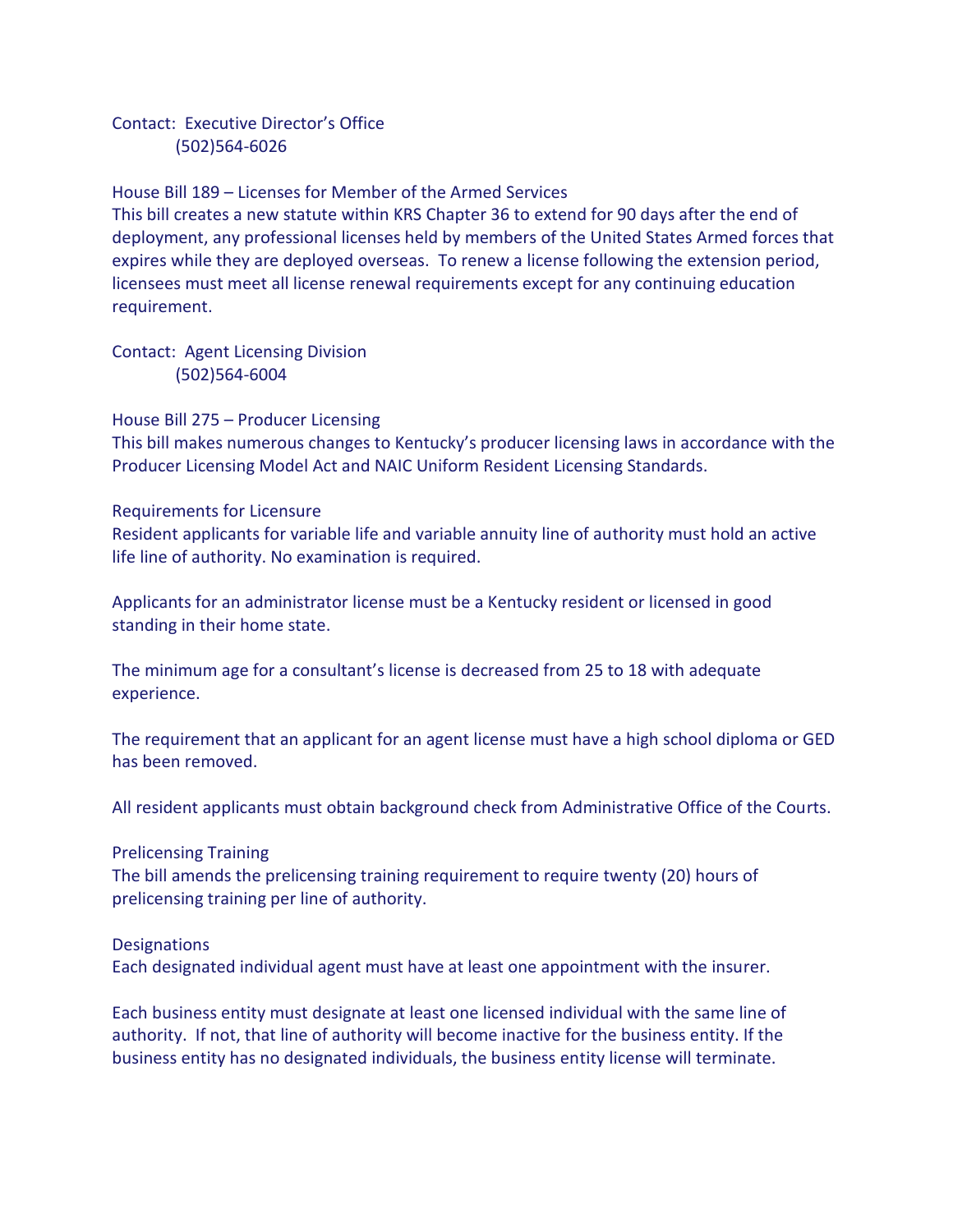With regard to renewal, by January 31 of odd-numbered years, each licensed business entity must file a report of all designated individuals for all lines of authority.

#### Continuing Education

Beginning January 31, 2006, the continuing education biennium will be adjusted to coincide with the license renewal date (based on birth month & year).

Three hours of continuing education must be related to ethics. (The previous requirement was two hours.)

### License Renewal

Proof of financial responsibility is no longer required to be verified during license renewal.

Individual license renewal requests and fees (if any) received within 30 days after the renewal date may be accepted without a penalty or interruption of the license. Individual license renewal requests and fees (if any) received after 30 days from the renewal date, but within 60 days from the renewal date may be accepted without an interruption of the license, if penalty fee is paid with renewal request.

### Appointments

An agent may place insurance with an insurer without first obtaining an appointment for fifteen (15) days from the date the first application is executed. (The requirement for higher financial responsibility in the amount of \$1,000,000 per occurrence and \$2,000,000 in aggregate has been repealed.) If an agent does not receive confirmation of their appointment within 15 days from the date the first application is executed, the agent must stop placing business with that insurer until confirmation is received.

Within 15 days from the date the first application is submitted or an agency contract is executed, the insurer must submit a notice of appointment to the Office of Insurance. If there is no executed agency contract, the insurer must mail a copy of the notice of appointment to the agent.

### Continuing Education Providers

The Executive Director may withdraw the approval of a continuing education course for good cause shown. Additionally, the Executive Director may impose a penalty of not more than \$1000 upon providers for failure to comply with the statutes and regulations (i.e. furnish certificate of completion.)

### Administrators

The bill requires authorized insurers to use only licensed administrators.

## Administrative Action

The Executive Director may place a license on probation or impose other conditions on a license for twenty-four (24) months rather than twelve (12).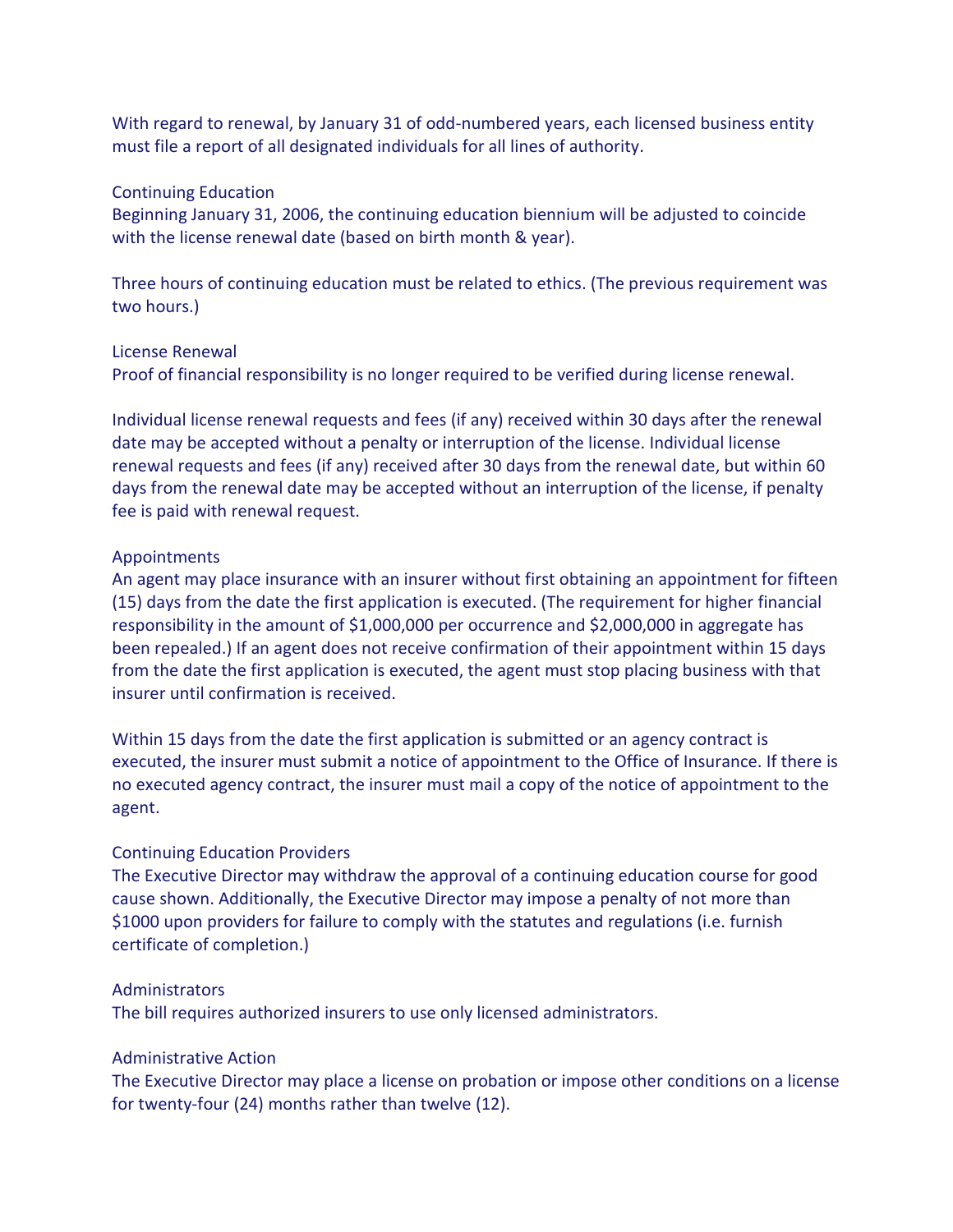#### Surplus Lines Brokers

The bill specifies that if a resident surplus lines broker fails to maintain an agent license with a property and casualty line of authority, the surplus lines broker license shall terminate.

Contact: Agent Licensing Division (502) 564-6004

House Bill 278 – Small Business Health Insurance Relief This bill created the following initiatives:

## Basic Health Benefit Plan

Creates a basic health benefit plan available in the individual, small group, and employer organized association markets, which would exclude many of the state mandates found in the standard benefit plan

Allows for limited coverage and only provides coverage for physician, pharmacy, home health, inpatient and outpatient hospital and preventive services

Includes an emergency clause in order to get the product to the market as soon as possible (the goal is to make this product available for July 1 renewals)

#### Uniform Provider Credentialing Application

Creates a standard form and guidelines for physicians and providers to become credentialed with insurance companies and hospitals

### Consumer Right-to-Know

Consumer Component – establishes a committee to advise CHFS on the collection, analysis and distribution of consumer-oriented information related to the health care system, the cost of treatment and procedures, outcomes and quality indicators, and policies and regulations to implement the electronic collection and transmission of patient information and other cost saving patient record systems

Market Component- requires companies that offer group health benefit plans to supply aggregate claims and other data to an Employer Organized Association health benefit plan, upon written request

Contact: Health Insurance Policy and Managed Care Division (502) 564-6088

House Bill 316 –Prompt Pay for LHSO (dental only)